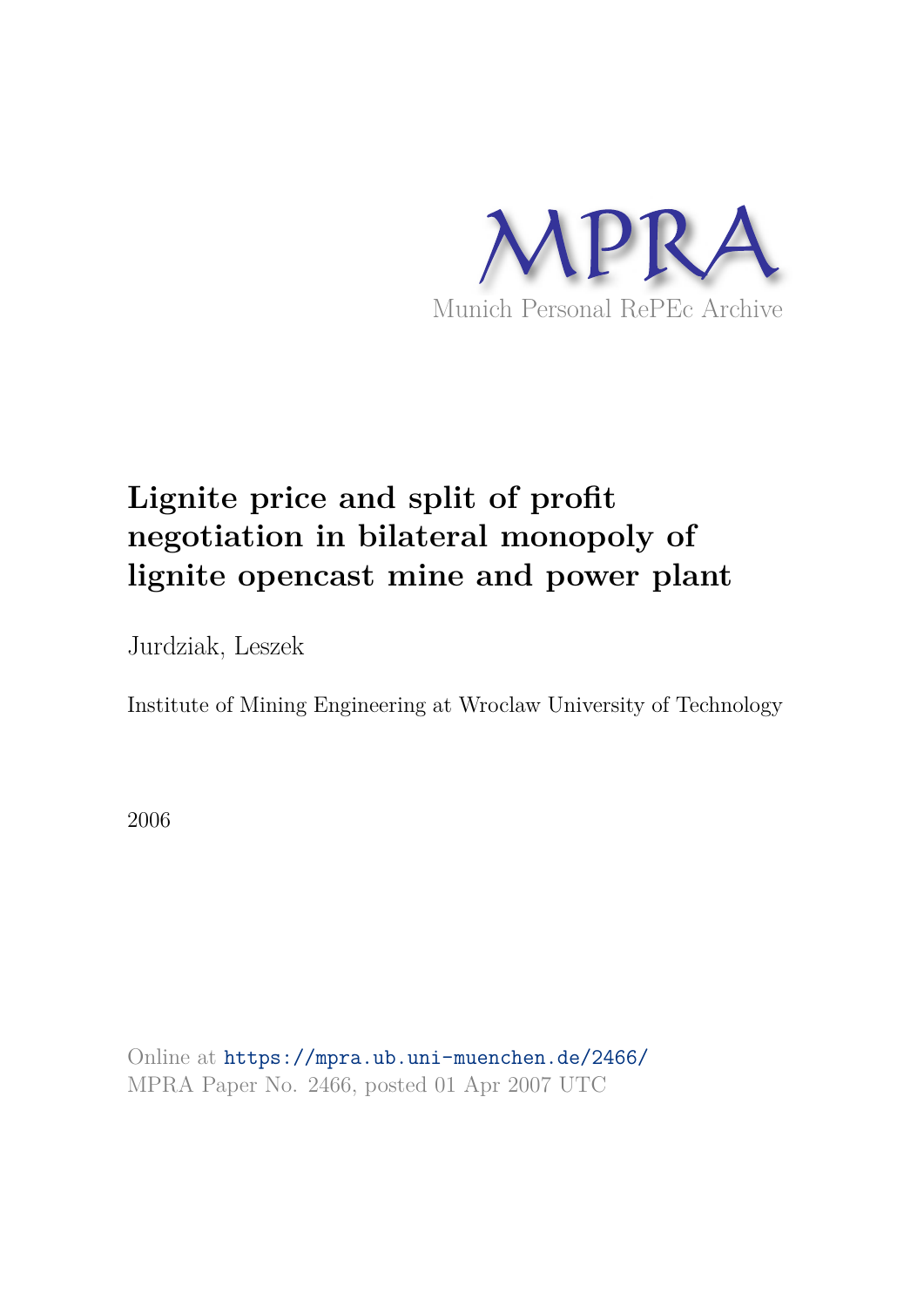# Lignite price and split of profit negotiation in bilateral monopoly of lignite opencast mine and power plant<sup>1</sup>

L. Jurdziak

 $\overline{a}$ 

*Institute of Mining Engineering, Wroclaw University of Technology, Poland* 

ABSTRACT: The newest outcome of bilateral monopoly (BM) of lignite opencast mine & power plant analysis have been discussed. The determinism of optimal solution maximising joint profits not only in quantity of lignite - the size and shape of the ultimate pit (characteristic to classical solution) but also in its price has been stressed. It is proposed to treat negotiation between power plant and mine as a cooperative, two-stage, two-person, non zero-sum game. In the first stage the ultimate pit maximising joint profits of BM should be chosen and in the second one, during bargaining, the split of profit ought to be decided together with choosing the transfer price of lignite. The level of lignite prices has been presented in the time of their control and confirmation (1996-2003) as well as their new profit sharing role in the period of their freely negotiation. The Nash bargaining solution has been proposed as a tool for equitable split of profit in BM due to its rational conditions. The application of this solution on example from the "Szczerców" deposit has been presented.

#### 1 MINE AND POWER PLANT AS A BILATERAL MONOPOLY

#### *1.1 Classical solution for a bilateral monopoly*

A lignite/coal opencast mine and a mine-mouth power plant creates specific system of two mutually interdependent firms. Such situation on the market is called bilateral monopoly (BM). It is the market structure with two firms from which one being an upstream monopolist sells its output to a downstream monopsony which after processing it sells the final product to end users. In output market a single buyer may be a price maker (monopolist) or a price taker (a firm competing on a free market). Both firms in described system are mutually interdependent. Some negotiation between buyer and seller is necessary for exchange to take place. It is the interest of both parties to come into agreement. A seller cannot sell his output to other customers and a buyer has no capability to find other sources of input. Such situation frequently leads to lengthy, repeated and thereafter costly negotiations over the price and quantity of intermediate product. It is difficult to attain agreement due to both parties feel the bargaining power. In the classical solution price of an intermediate product has no influence on the choice of produced quantity, which is determined based on knowledge of marginal cost of lignite production  $MC_x$  and marginal revenue product of lignite MRP<sub>x</sub>. Determination of optimal quantity maximizing joint profit

requires mutual co-operation and disclosure of costs. Without trust and honesty both sides can take not optimal decisions, lower their profits or even have losses. In the case of vertical integration taking optimal decisions is therefore more probable. It was shown (Blair et al. 1989) that joint profit maximization solution could be attained nevertheless BM acts as the vertically integrated firm or as two independent firms maximizing their own profit. In the latter situation application of formula price contracts can be an attractive alternative of ownership integration (Blair & Kaserman 1987). The contracts between both

<sup>1</sup> **Proceedings of the Fifteenth International Symposium on Mine Planning and Equipment Selection MPES'06. Ed. by M. Cardu [et al.]. Torino, Italy, 20-22 September, [Vol. 1. Galliate, (NO): FIORDO 2006], s. 32-37.**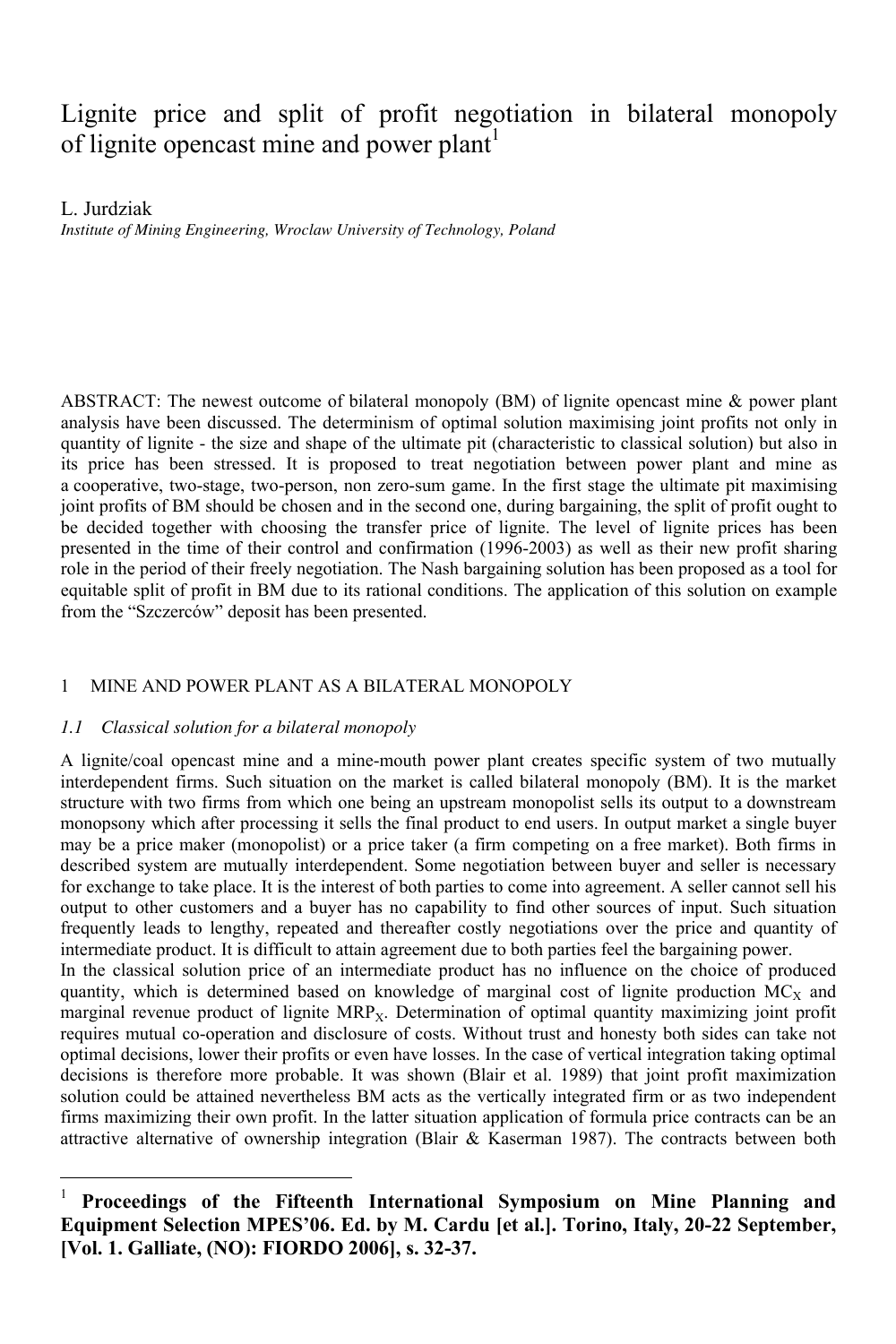sides are based on price formulas taking into account assigned share of profit. Thus the price itself is not a matter of negotiation but the parameter deciding about division of profit. Once accepted profit can be further mechanically adjusted to changes in resource costs in mine and power plant. Disclosure of own costs and their mutual control are necessary to proper operation of formula price contracts.



Figure 1. Maximisation of joint profits in a bilateral monopoly (Jurdziak 2004a).

#### *1.2 The influence of lignite opencast mine optimisation on solution of a bilateral monopoly in long run*

Analysis of mine and power plant operation with usage of a BM model and pit optimisation presented in (Jurdziak 2004 a,b) has shown that:

- 1. The tandem opencast lignite mine & mine-mouth power plant as oppose to a classical BM has the determinate solution not only in the quantity of intermediate product (lignite) but also in its price.
- 2. The optimal lignite price  $p_{bm}$  with corresponding optimal ultimate pit, which maximise joint profit of the whole BM in long run (its non-discounted value  $\Pi_{Vmax}$ ) can be found for given economic conditions, costs structure, future demand for electric energy or its prices (Jurdziak, 2004 a, b).
- 3. This optimal lignite price  $p_{bm}$  determines the division of profit between the mine  $\Pi_K$  and the power plant  $\Pi_E$  (Fig.2), what in fact excludes price negotiation, unless:<br>a. An area around the maximum of joint profit is almost flat of
	- An area around the maximum of joint profit is almost flat or there are a few local maximums on the same level and it is possible to depict the new contract curve (Fig.2) and
	- b. During negotiation, in conditions of cooperation and mutual trust, other split of joint profit has been decided and realized through:
		- i. side payments (in order to decrease the profit levels differences or realize agreed division),
		- ii. determination of other lignite price transfer price  $p_{wt}$ , which will be used only for clearing accounts between both sides of BM in order to attain agreed profit division. In such a case both the selection of ultimate pit as well as other decisions about its shape and size change should be done based on optimal price (economically justifiable) maximizing joint profits of the whole system in order to keep economic rationality and effectiveness of mine activity. Usage of transfer prices other than optimal requires close cooperation, so it is rather possible in a holding or in a vertically integrated firm.
- 4. Necessary condition for finding optimal solution for BM is the realization of pit optimisation and parameterisation process. Sensitivity analysis of the size and shape of ultimate pit on changes of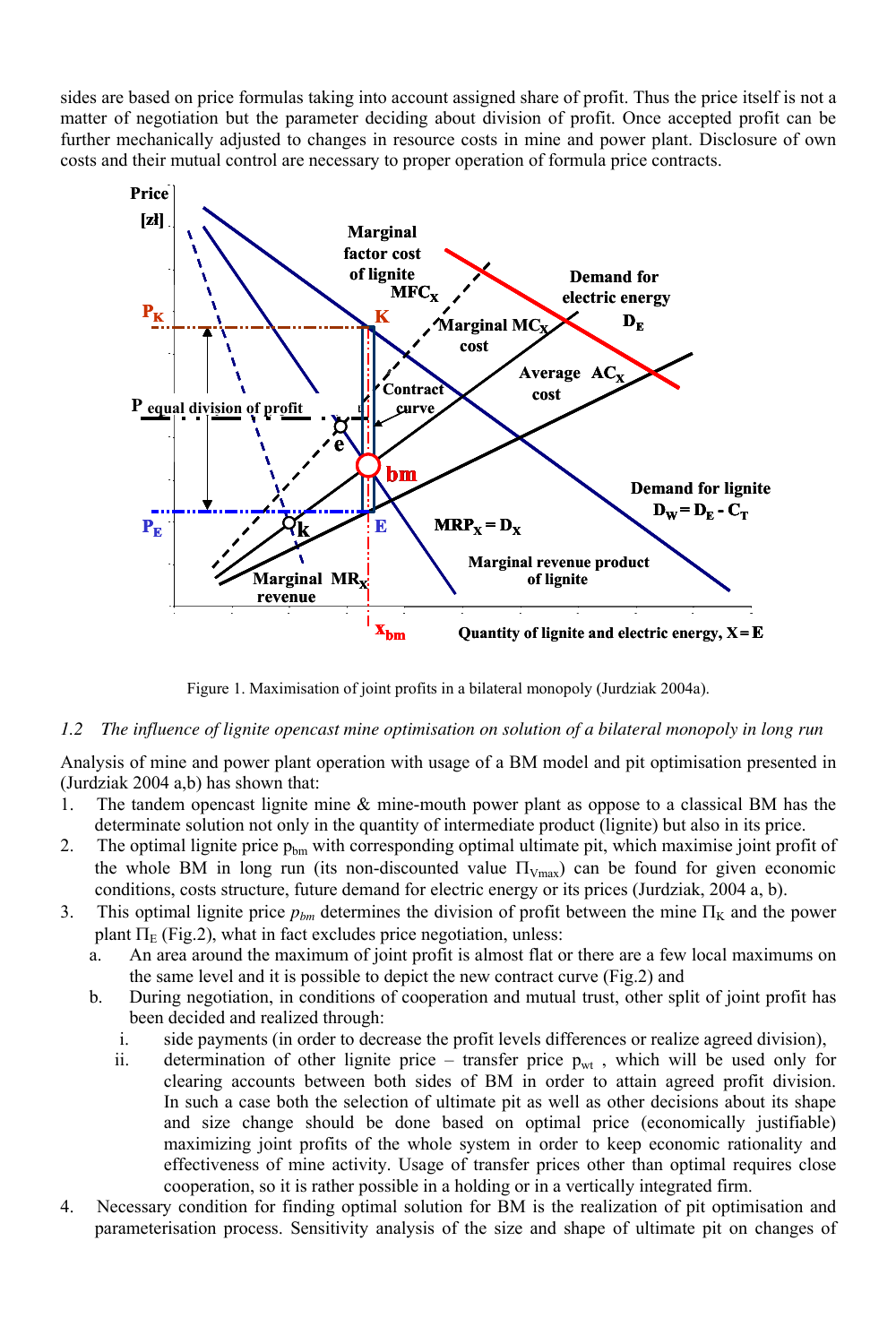lignite base price is necessary to determine the influence of base price on long run supply of lignite, change of averaged quality parameters and costs of power plant and mine (Jurdziak  $\&$  Kawalec, 2004). For this purpose it is also required to take into account the electric energy market through usage of long term forecasts of electric energy demand and expected level of electricity prices.

- 5. Realization of open pit optimisation process is not possible without prior creation of 3D structural and quality models of a lignite deposit which are the base for value model (Jurdziak, 2000). Geological modelling can be done in special mining and geology software such as e.g. Datamine Studio. The value model can be created there or in pit optimisation software e.g. NPVScheduler.
- 6. Described procedure of selection of ultimate pit maximising joint profits of BM can be used for optimal, 3D delimitation of mineable reserves based on economic criteria connected both with the mine as well as the power plant and electric energy market on which both are active.



#### **New contract curve**

Figure 2. Joint profit of mine & power plant as a function of lignite quantity when the electric energy price  $p_e$  = 0.13 zł/kWh - the hypothetical solution for the pit placed on the "Szczerców" deposit.

#### 2 NEGOTIATION BETWEEN POWER PLANT AND MINE AS A COOPERATIVE, TWO STAGE, TWO-PERSON, NON ZERO-SUM GAME

Utilization of a BM model and methods of open pit optimisation allows on treatment of lignite price negotiation between mine and power plant as a co-operative, two stage, two person, non zero-sum game (Jurdziak, 2006a). Due to improvement in economic results should be found in optimal adjustment of shape and size of ultimate pit to electric energy demand and not in prolonged negotiation of lignite price the game should be carried in two stages.

In the first one (strictly cooperative) both sides on the basis of disclosed cost data and outcomes of the parameterisation process of lignite deposit should choose ultimate pit maximising joint profits of the whole system. The first stage would be two person, non zero-sum game.

In the second stage, if the division of profit implicated by optimal solution is not satisfactory for one of sides, both of them should agree on different division and on connected with it lignite transfer price. So the problem of choosing appropriate transfer price would be only a technical one. It should be stressed that the agreed and accepted split of profit would determine the transfer price and not the other way round. This stage would be the positive-sum game in which the sum is equal to maximal profit  $\Pi_{V_{\text{max}}}$ .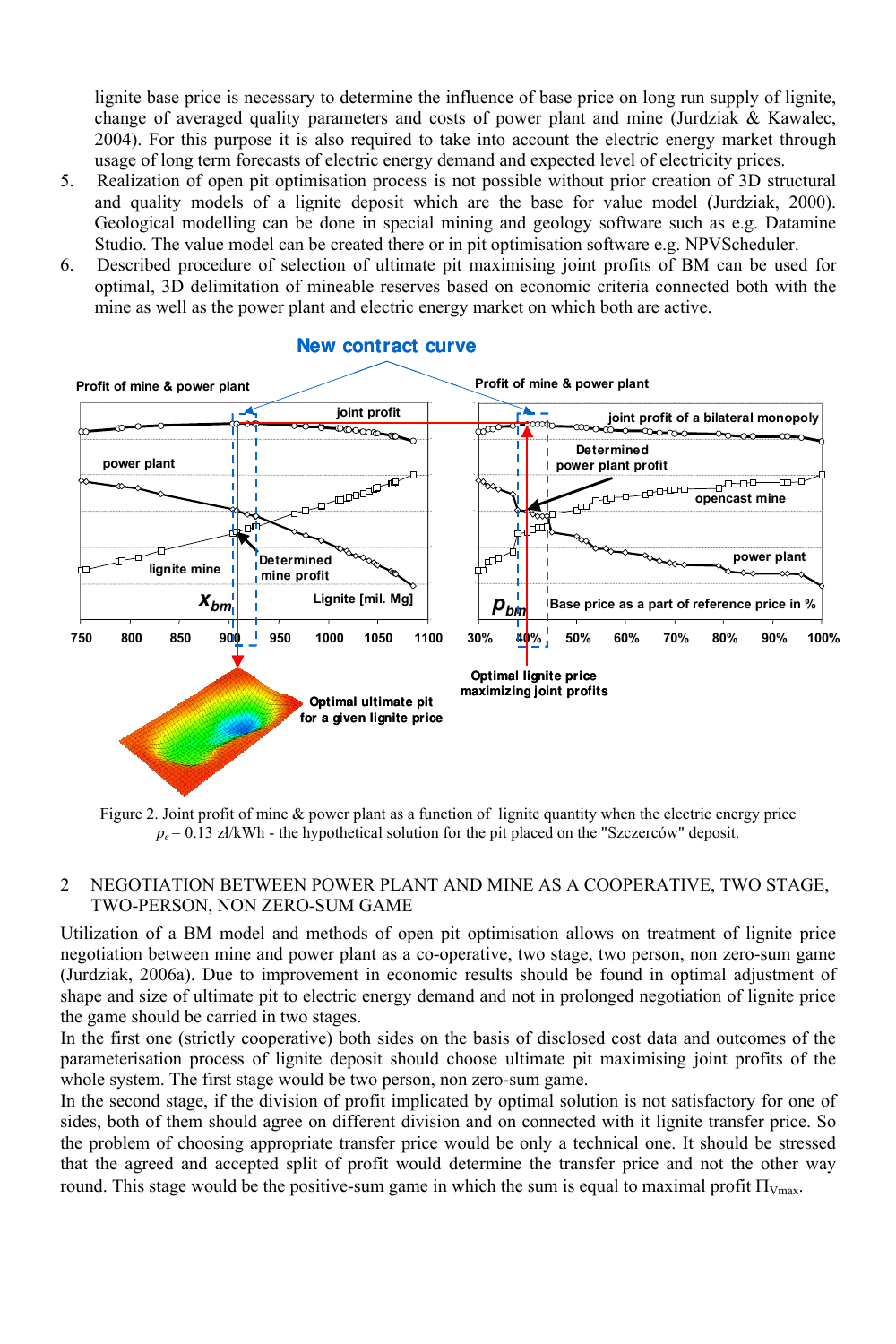In the mine there would be two lignite prices: economically justified (determined by the solution of modified BM of lignite mine and power plant) and transfer price – used only for mutual clearing of accounts – realization of agreed profit division.

The organizational and ownership structure of BM of mine and power plant and attitude of both sides to mutual negotiation play a key role in its functioning and possibility of joint realization of optimal solution – maximizing joint profits. There are inherent contradictions in BM such as: conflict of individual and group rationality and asymmetry of information, which could lead to solutions which are not optimal in Pareto sense. These subjects are described in separate paper.

### 3 THE ROLE OF LIGNITE PRICES

## *3.1 Lignite prices in conditions of their control and confirmation*

The history of price, price lists and price formulas of lignite used and proposed between 1990 and 2003 has been presented in (Jurdziak, 2005). In this period of time lignite prices could not be freely formed, but were regulated or ratified by the President of The Energy Regulatory Office. At the beginning of the 90 ies lignite prices were calorific value and ash content varying and were a simple multiplication of prices used in the 80-ties. Only the "Turow" lignite mine, instead of price tables, used its own individual price



Figure 3. Changes of lignite prices in different mines in the period 1996-2003 (Jurdziak, 2005).

formula taking additionally into account the influence of sulphur and water content in lignite. Prices did not satisfy mines and power plants. Mines with price levels which did not guaranteed them profitability and power plants with price structure which exaggerated the influence of lignite quality on their profits. Several lignite price formulas taking into account calorific value, sulphur and ash content were worked out. Formulas designed in the Polish Academy of Science (CPPSMiE PAN) were based on three elements: price level (the base price of reference lignite), price structure (lignite quality parameters varying) and the rent allowing on price differentiation according to geology  $\&$  mining conditions in a particular mine. The authors tried to connect lignite and hard coal prices and determine the influence of lignite quality deviation from reference coal on environmental costs.

New "Energy Industry Law", voted in April 1997, introduced the requirement of lignite price confirmation by the President of The Energy Regulatory Office and precisely regulated formation of lignite prices (Art.48). Base prices of referenced lignite could cover only justified expenses of mines (which were described in detail by this law), margin of profit not greater than 10% and appropriate tax. In paper (Jurdziak, 2005) trials of mines to increase lignite prices during the period 1998-2003 and confirmed lignite prices for different mines has been presented (Fig. 3).

On the 1.01.2003 the art. 48 of the "Energy Industry Law" has been cancelled, what eventually ended the period of control and confirmation of lignite prices in Poland. Since that moment lignite prices can be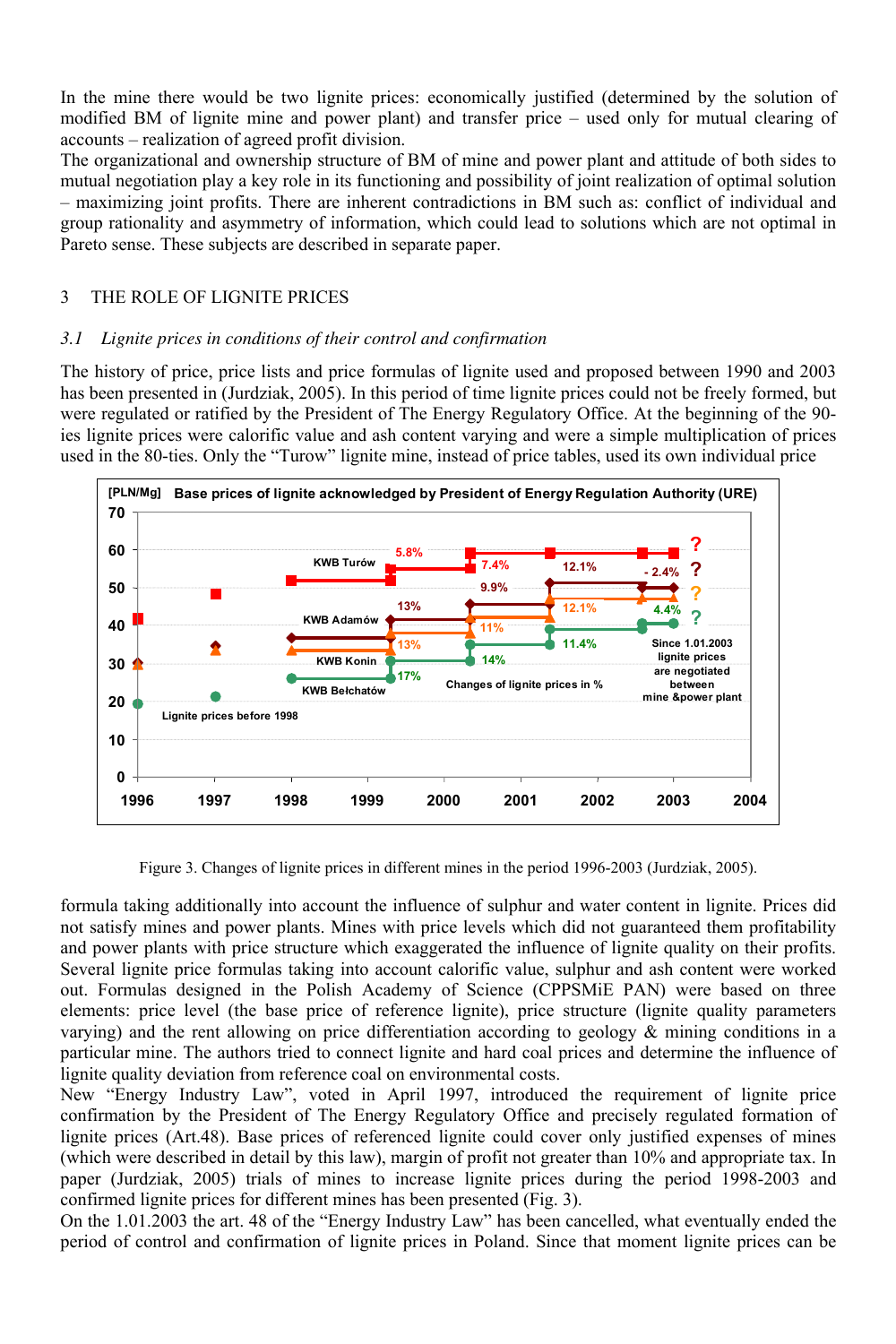freely negotiated between power plants and mines. This new situation has opened the area of research and analysis of BM operation and the role of lignite price in relation of both sides on a free market.

#### *3.2 Lignite price as a profit sharing tool in Nash bargaining solution*

In case of negotiation between mine and power plant the Pareto optimal set is the line of joint profit  $\Pi_K + \Pi_E = \max(\Pi_V) = \Pi_{V_{\text{max}}}$  (where  $x = \Pi_K$  and  $y = \Pi_E$ ) drawn for the ultimate pit (one of phases) which maximises joint profit for a given cost structure and future level of electricity prices (treated as a profit of vertically integrated energy producer  $\Pi_{V}$ ). It is the line with slope coefficient -1 located furthest from the point (0,0) and going through one of points representing optimal phase (Fig.4). Methodology of finding the optimal pit has been described in paper (Jurdziak, 2004a).

The area of grey triangle located in the 1st quarter of coordinate system (a positive one) below the Pareto optimal line (Fig.5) can be treated as the acceptable set of solutions of negotiation/bargaining between mine and power plant. Nor the mine neither the power plant will voluntary accept loses when their joint profit is positive. It is impossible to attain greater profit than  $\Pi_{Vmax}$ , so all solutions should be in the triangle determined by points:  $(0,0)$ ,  $(\Pi_{V_{\text{max}}}, 0)$  and  $(0, \Pi_{V_{\text{max}}})$ . In case of linear transferability of utility function of payoffs (in this case a profit is treated as payoff in bargaining game) the problem of profit sharing is much simpler and appropriate Nash solution is given by point  $(x_0, y_0)$  (Owen, 1975):

$$
x_o = 0.5 \, (x^* \cdot y^* + H_{Vmax}) \tag{1}
$$

$$
y_o = 0.5 \left( y^* \cdot x^{*+} H_{Vmax} \right) \tag{2}
$$

where  $\Pi_{V_{max}}=x+y$  and  $(x^*, y^*)$  represents coordinates of the status quo point.



Figure 4. Power plant and joint BM profits as a function of mine profits for 35 ultimate pits generated for the "Szczercow" deposit" for different lignite prices and stable electric energy price 0.13PLN|/kWh.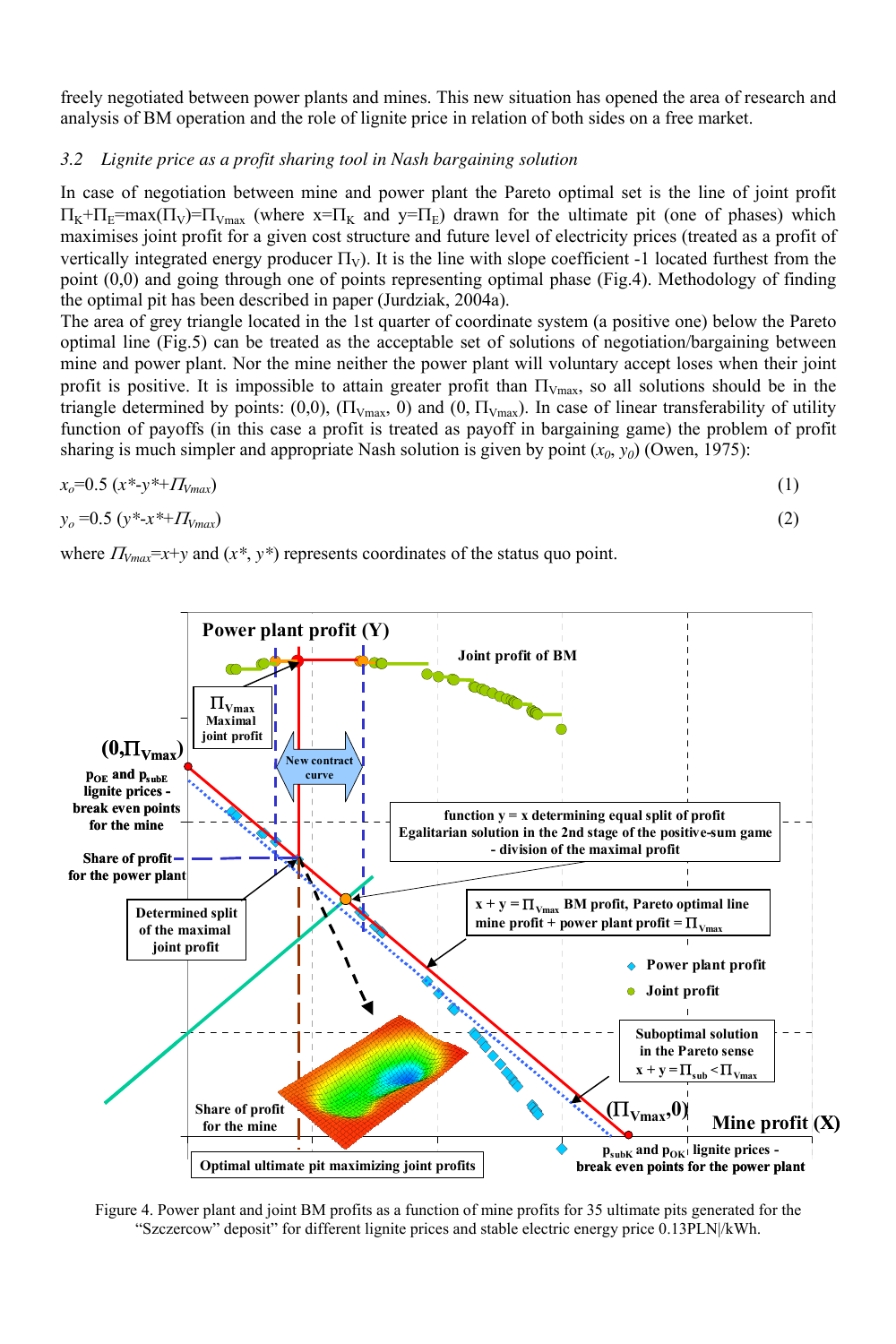

Figure 5. Set of acceptable solutions - game outcomes (the area of grey triangle), the status quo point (S) determining negotiation set on the Pareto optimal line plus the Nash solution (N) and the optimal solution (O).

It easy to see that  $x_o+y_o = \prod_{\text{Vmax}}$  and  $x_o-y_o = x^* - y^*$ , so in this case mutual location of both sides is kept unchanged and surplus utility of payments (profit) is equally divided between both sides (Owen, 1975). Graphical solution can be found on the intersection of line with slope coefficient +1 going through the status quo point and the negotiation set on the Pareto optimal line (N) (Fig.5).

The division of profit determined by the optimal lignite price  $p_{bm}$  (O) can be placed outside negotiation set (Figs 5, 6), what means that it can not be the solution of the game. The mine can not expect to get profit  $\Pi_{\rm ok}$  due to the power plant profit  $\Pi_{\rm ok}$  is below  $\Pi_{\rm E}$  – its safety level determined by the status quo point. It should be remembered that all data are only hypothetical and mutual location of all points in real situations can be different (compare with Fig.4). Profits, the optimal lignite price, border prices of lignite determining break even points for mine and power plant as well as lignite contours have to be calculated individually for the particular deposit based on revenues and costs of mine and power plant and taking into account their specificity.

Additional space is required for the discussion of proper choice of status quo point and its usage in tactical and strategic negotiations as well as treatment of described here optimisation process as a real option to change the scale of mine activity.